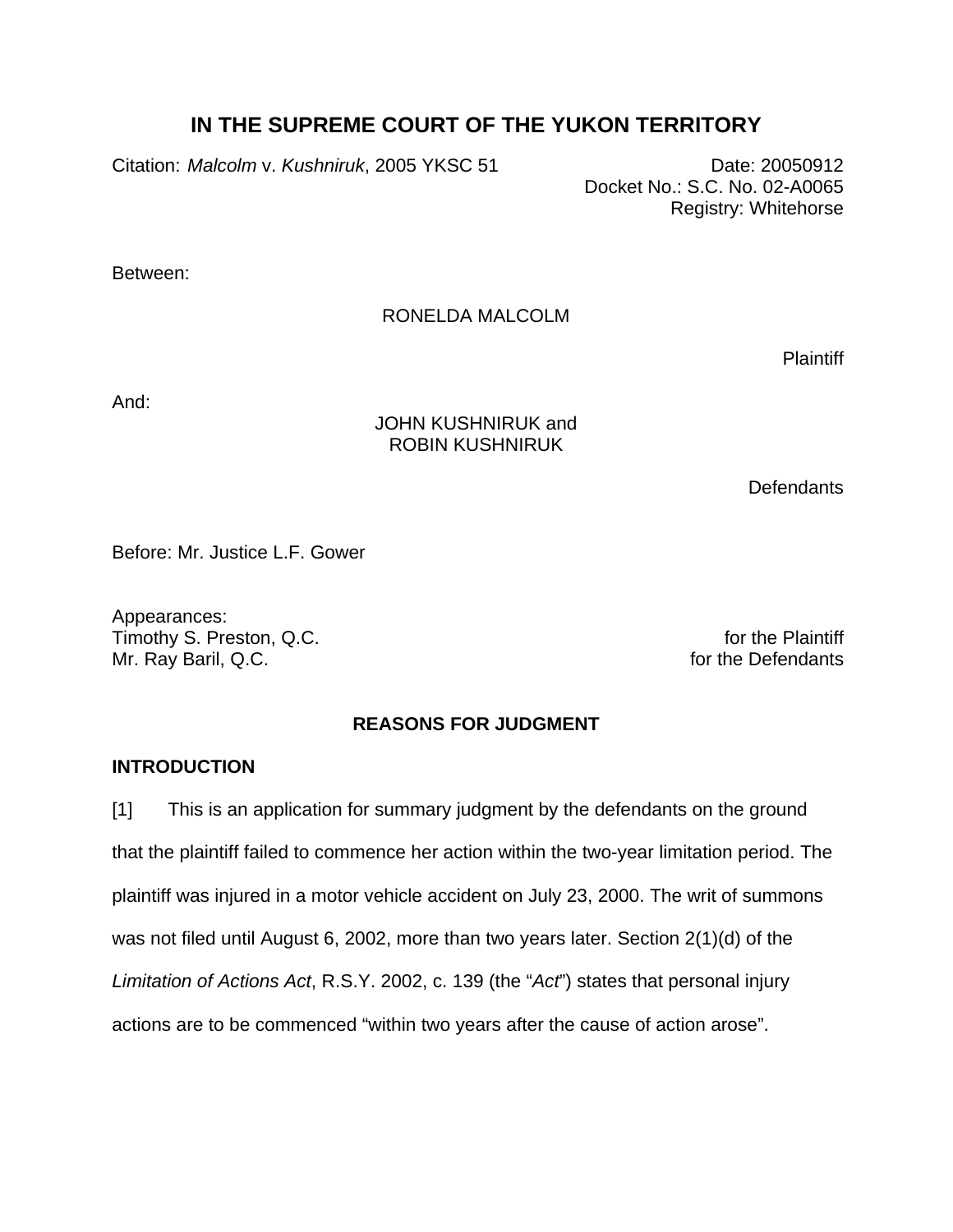[2] The parties acknowledge that the cause of action arises when the plaintiff first becomes aware, or should reasonably have known, that some damage has occurred and has identified the other party allegedly responsible (the "tortfeasor").<sup>[1](#page-1-0)</sup> Putting it another way, a cause of action arises when the material facts on which it is based have been discovered, or ought to have been discovered through the exercise of reasonable diligence. $2$  This latter phrase has been referred to alternately as the discoverability principle or the discoverability rule. The material facts include both the plaintiff's awareness of the damage or injury and the knowledge of the other party's identity.

[3] In this case, the plaintiff concedes that she was aware of her personal injury from the date of the accident, or in any event prior to August 6, 2000, which is more than two years before the filing of the writ of summons. However, the plaintiff says that she did not learn the identity of the defendants until several days after the accident. She argues that the onus is on the defendants to prove conclusively that she became aware of their identity more than two years before the filing of the writ and since they have not, then the limitation period does not bar her from commencing this action. The defendants' position is that the plaintiff either became aware of their identity more than two years prior to the filing of the writ of summons, or that she could have discovered their identity with the exercise of reasonable diligence. The defendants also submit that the onus is on the plaintiff to establish that the cause of action arose within the limitation period.

#### **ISSUES**

 $\overline{a}$ 

[4] The issues in this application are as follows:

<span id="page-1-1"></span><span id="page-1-0"></span><sup>1</sup> *Peixeiro* v. *Haberman*, [1997] 3 S.C.R. 549, at para. 18. 2 *Kamloops (City of )* v. *Nielson*, [1984] 2 S.C.R. 2; *Central Trust Co.* v. *Rafuse*, [1986] 2. S.C.R. 147; and *Ryan* v. *Moore*, 2005 SCC 38.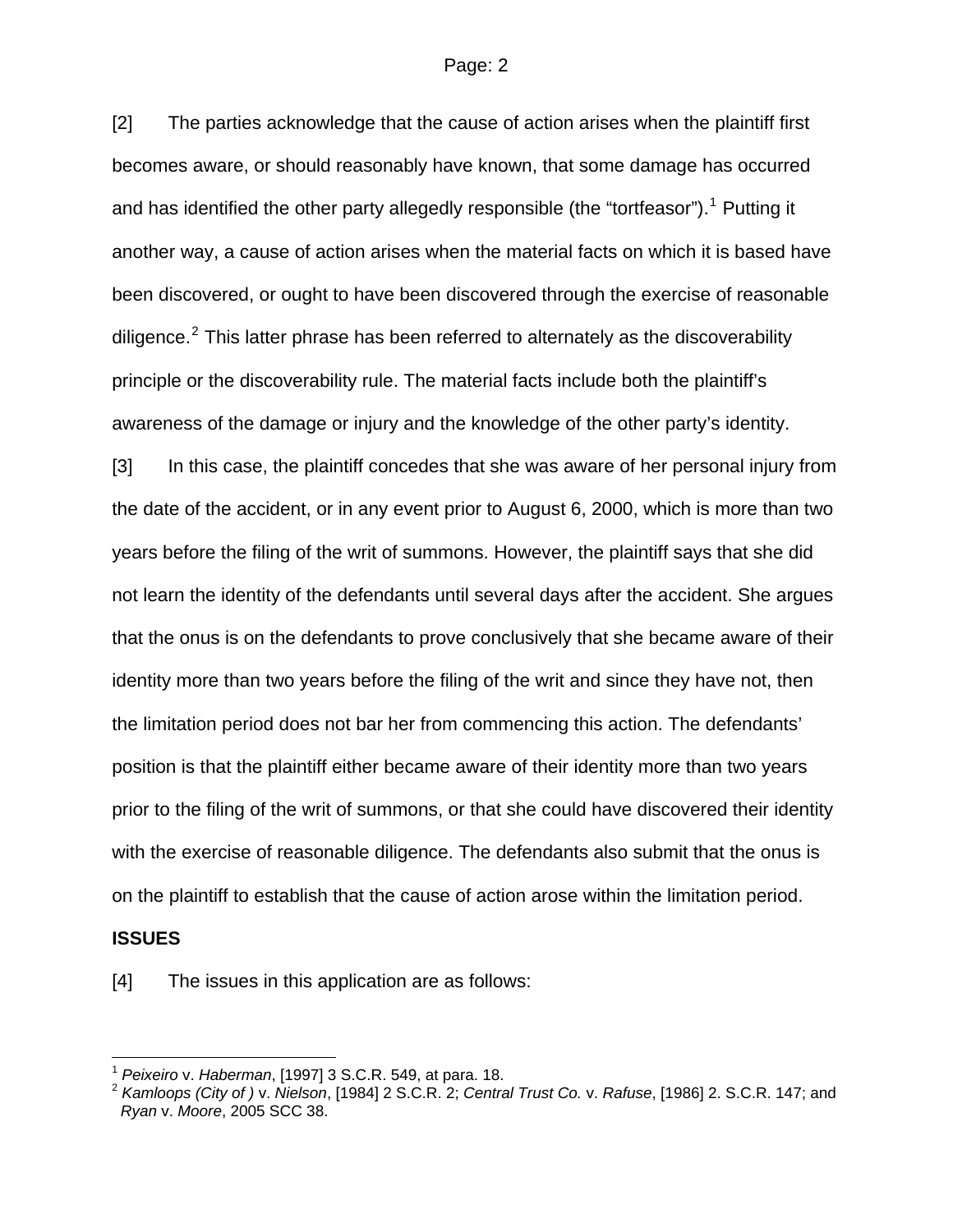- 1. When a limitation defence is raised, who bears the onus of establishing when the plaintiff knew the material facts (in this case, the identity of the defendants), or could have discovered those material facts with the exercise of reasonable diligence?
- 2. When could the plaintiff, with the exercise of reasonable diligence, have discovered the identity of the defendants?
- 3. When did the plaintiff actually learn the identity of the defendants?
- 4. Is the plaintiff's claim barred by the limitation period?

# **ANALYSIS**

## *#1 When a limitation defence is raised, who bears the onus of establishing when the plaintiff knew the material facts (in this case, the identity of the defendants), or could have discovered those material facts with the exercise of reasonable diligence?*

[5] It is acknowledged that the defendants were identified in the police report of the

accident. However, the parties have different interpretations of the plaintiff's evidence at

her examination for discovery about when she received that report. Her evidence

included the following questions and answers:

- "Q Okay. The police prepared a report on the accident?
- A Yes.
- Q Did the Police give you a copy of that report?
- A Yes.
- Q Did the police give you a copy of that report at the scene of the accident?
- A No.
- Q When did they give that to you?
- A I got that report after I had my surgery.
- Q How long after the surgery?
- $A = I you$  know what, I can't give you an exact date, but it could have been a week to ten days approximately, but I'm not positive of what day.
- Q All right.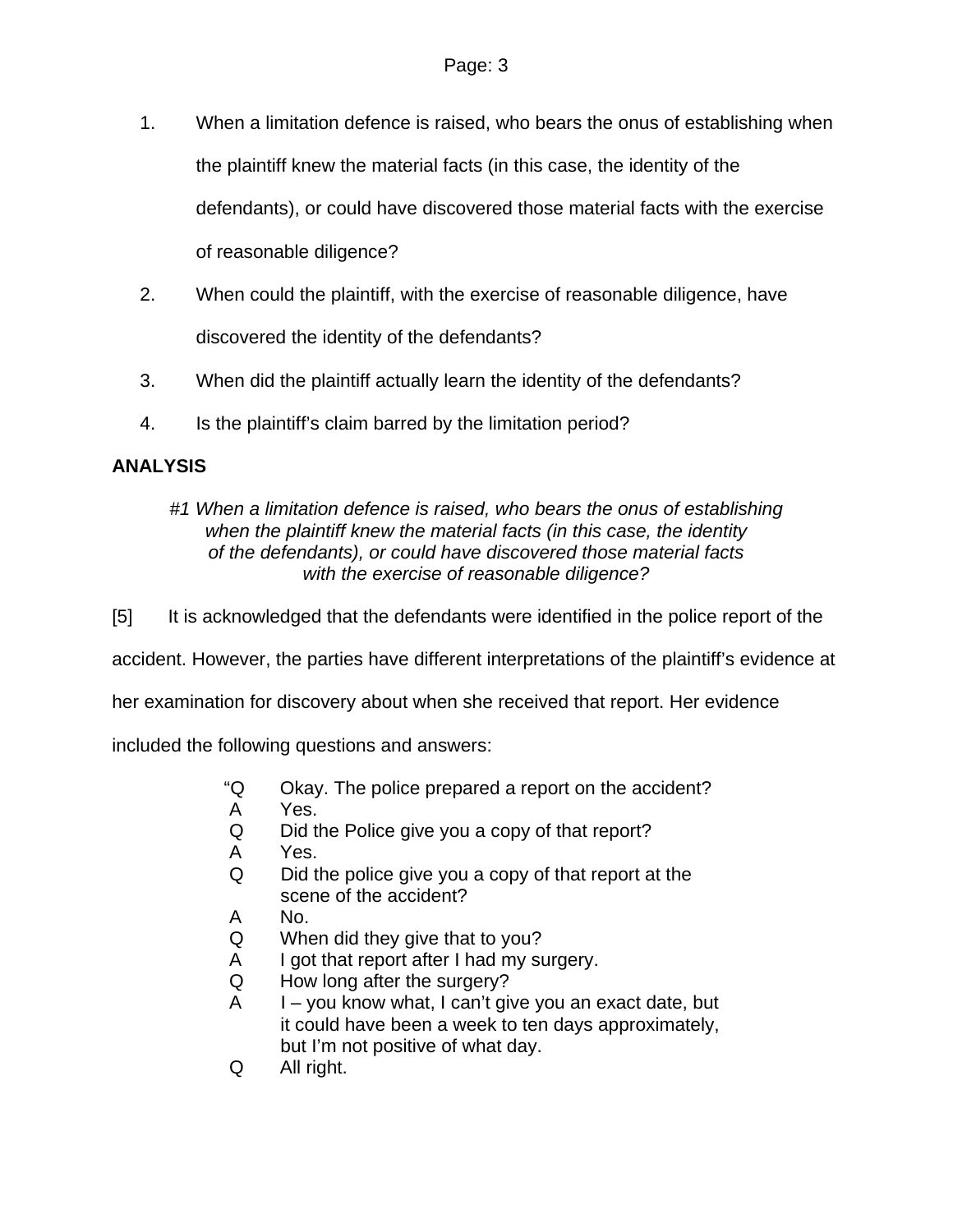A All I know is I had my surgery, and when I got home I had to, I phoned and phoned and phoned, finally they brought the report to me."

[6] The plaintiff had her surgery in the hospital on July 27, 2000. In her first affidavit she attached as an exhibit her statement to the insurance adjuster dated August 9, 2000. In that statement she said she was discharged from the hospital on July 30, 2000. The plaintiff's counsel argued that it is not clear from the questions and answers I have just quoted whether the plaintiff received the police report "a week to ten days approximately" after the date of her actual surgery or after the date of her discharge from hospital. If the plaintiff intended to mean the former, then she might have received the police report as early as August  $4<sup>th</sup>$ . If she intended to mean the latter, then she would have received the police report on or after August  $7<sup>th</sup>$ . The plaintiff's counsel goes on to argue that, as the knowledge of the other driver's identity is a material fact in this case, and as the defendants have failed to establish on a balance of probabilities that the plaintiff was in possession of all material facts prior to August 6, 2000, they therefore cannot prove that the cause of action arose more than two years before August 6, 2002, when the action was commenced.

[7] The plaintiff provided no case authority for the proposition that the defendants have the burden of proof here. Plaintiff's counsel simply argued that it was up to the defendants to "prove" the limitation defence, as with any other defence. However, at the hearing, plaintiff's counsel appeared to concede that because the reasonable diligence of the plaintiff is an issue in this context, at the very least, an evidentiary burden must fall upon the plaintiff to establish the relevant facts and conduct capable of constituting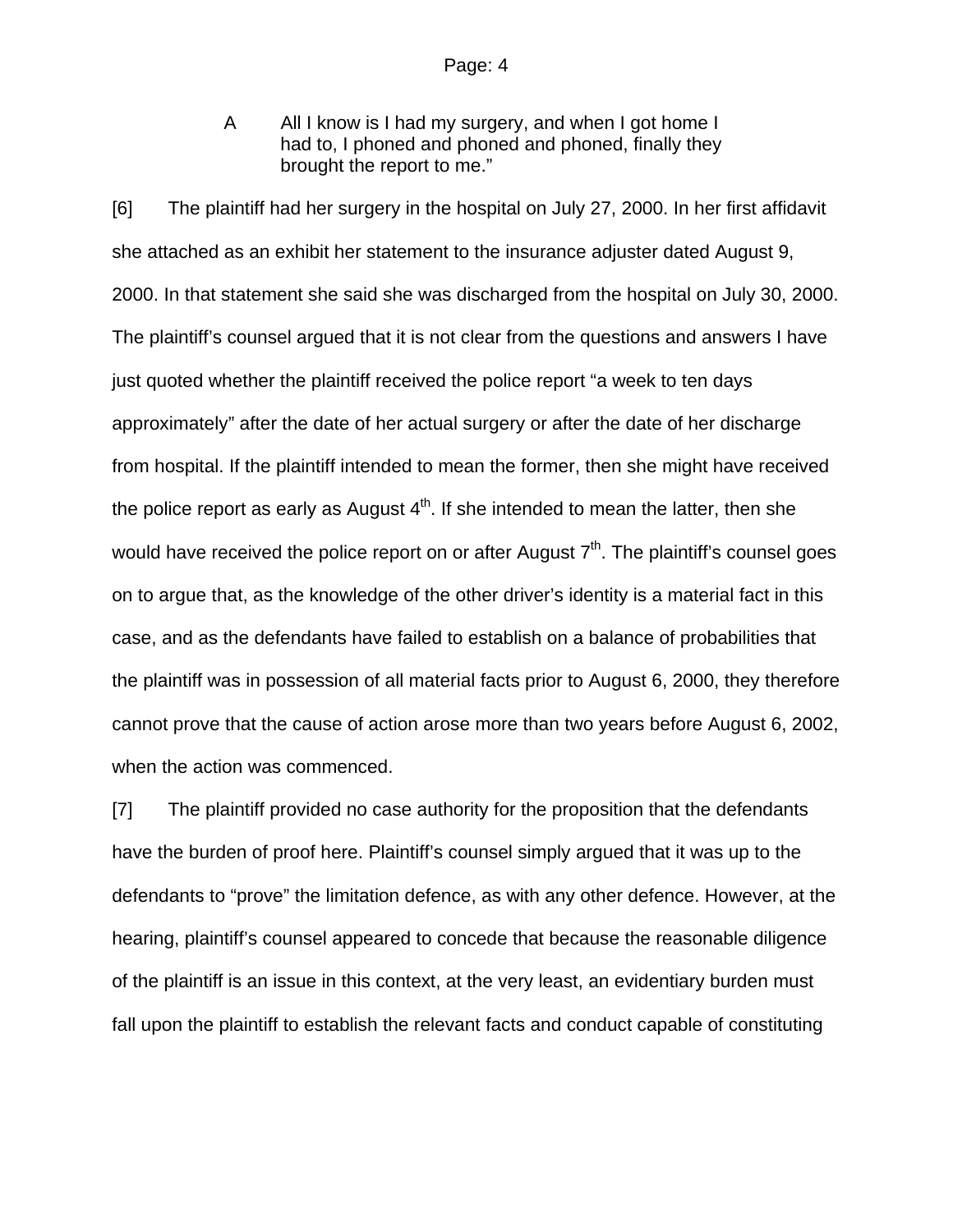reasonable diligence, as those would generally be expected to be within her knowledge, and not within the defendants' knowledge.

[8] Counsel for the defendants argued that when a defendant pleads a limitation period as a defence, the onus is on the plaintiff to prove that the cause of action arose within the limitation period: *Carleton Condominium Corp. No. 21* v. *Minto Construction Ltd*., [2004] O.J. No. 597, at para. 10 (Ont. C.A.), affirming *Carleton Condominium Corp. No. 21* v. *Minto Construction Ltd.*, [2001] O.J. No. 5124, at para. 208. In other words, the "limitation clock"<sup>[3](#page-4-0)</sup> does not begin to run until the cause of action arises and it is up to the plaintiff to prove when the cause of action arose. I agree.

[9] In *Ryan* v. *Moore,* cited above, the Supreme Court of Canada noted that in some provinces the discoverability rule has been codified by statute. For example, in British Columbia the plaintiff bears the burden of proving that the running of the "limitation clock" has been postponed in a particular case. In *Novak* v. *Bond*, [1999] 1 S.C.R. 808, McLachlin J., as she then was, speaking for the majority, was discussing the provisions of the British Columbia *Limitation Act,* R.S.B.C. 1996, c. 266, at para. 69, where she said:

> "… the Act contains provisions aimed at treating plaintiffs fairly. For example, s. 6(3) to (5) *reflect the common law view* that it is unfair to the plaintiff if the running of time commences before the existence of the cause of action is reasonably discoverable. To determine when the running of time should commence … the court is generally directed to consider the actions of a reasonable person in the particular plaintiff's circumstances. … *the plaintiff bears the burden* of proving that, on the basis of these tests [as set out in the legislation], the running of time has been postponed in a particular case … "

(emphasis added)

 $\overline{a}$ 

<span id="page-4-0"></span><sup>3</sup> *Ryan* v. *Moore,* cited above, at para. 27.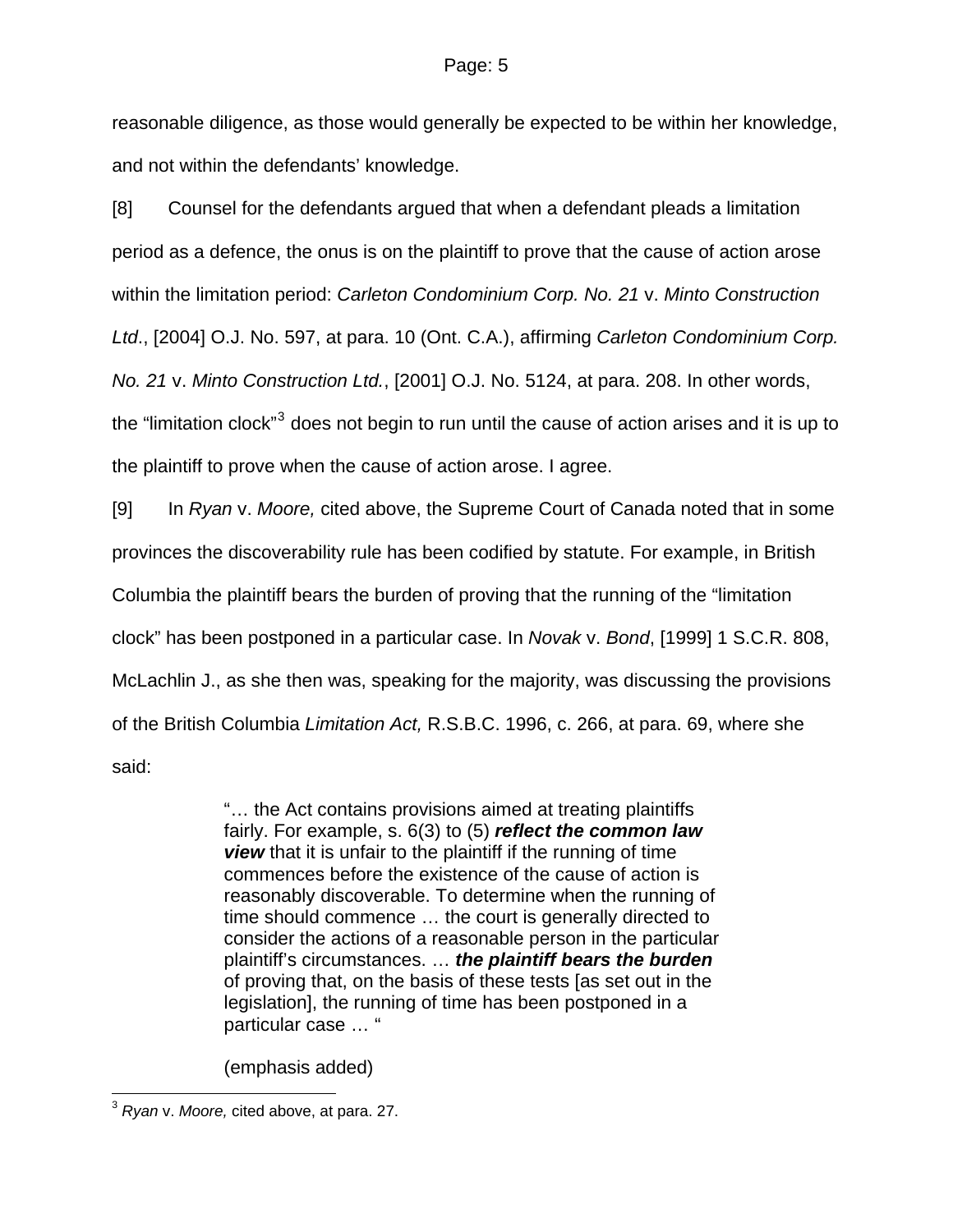[10] Thus, British Columbia is an example of a jurisdiction which has codified the discoverability principle in its *Limitation Act*. Further, that statute clearly places the burden of proof on the plaintiff to prove that the discoverability principle applies and that the running of the limitation clock should be postponed in a particular case. Finally, the Supreme Court of Canada has recognized that statutes such as the one in British Columbia "reflect the common law view," which is that the plaintiff bears the onus here.

[11] Accordingly, the plaintiff must establish the date the cause of action arose. One would normally expect the cause of action to arise on the date of the accident.<sup>[4](#page-5-0)</sup> Therefore, if the action was commenced more than two years after the date of the accident, it falls to the plaintiff to establish the cause of action did not arise on that date because:

- a) she did not learn all of the material facts until a later date, which is within two years from the commencement of the action; and
- b) she could not, even with reasonable diligence, have discovered those material facts until that later date.

*#2 When could the plaintiff, with the exercise of reasonable diligence, have discovered the identity of the defendants?* 

[12] The plaintiff's next argument is that she was reasonably diligent in attempting to discover the name of the defendant driver. In her examination for discovery and her first affidavit, the plaintiff provided details of her circumstances commencing from the date of her surgery, on July 27, 2000. In her affidavit she describes how she was suffering from considerable pain and anxiety for several weeks after her discharge from hospital. At

 $\overline{a}$ 

<span id="page-5-0"></span><sup>4</sup> *Somersall* v. *Friedman,* 2002 SCC 59, at para. 30.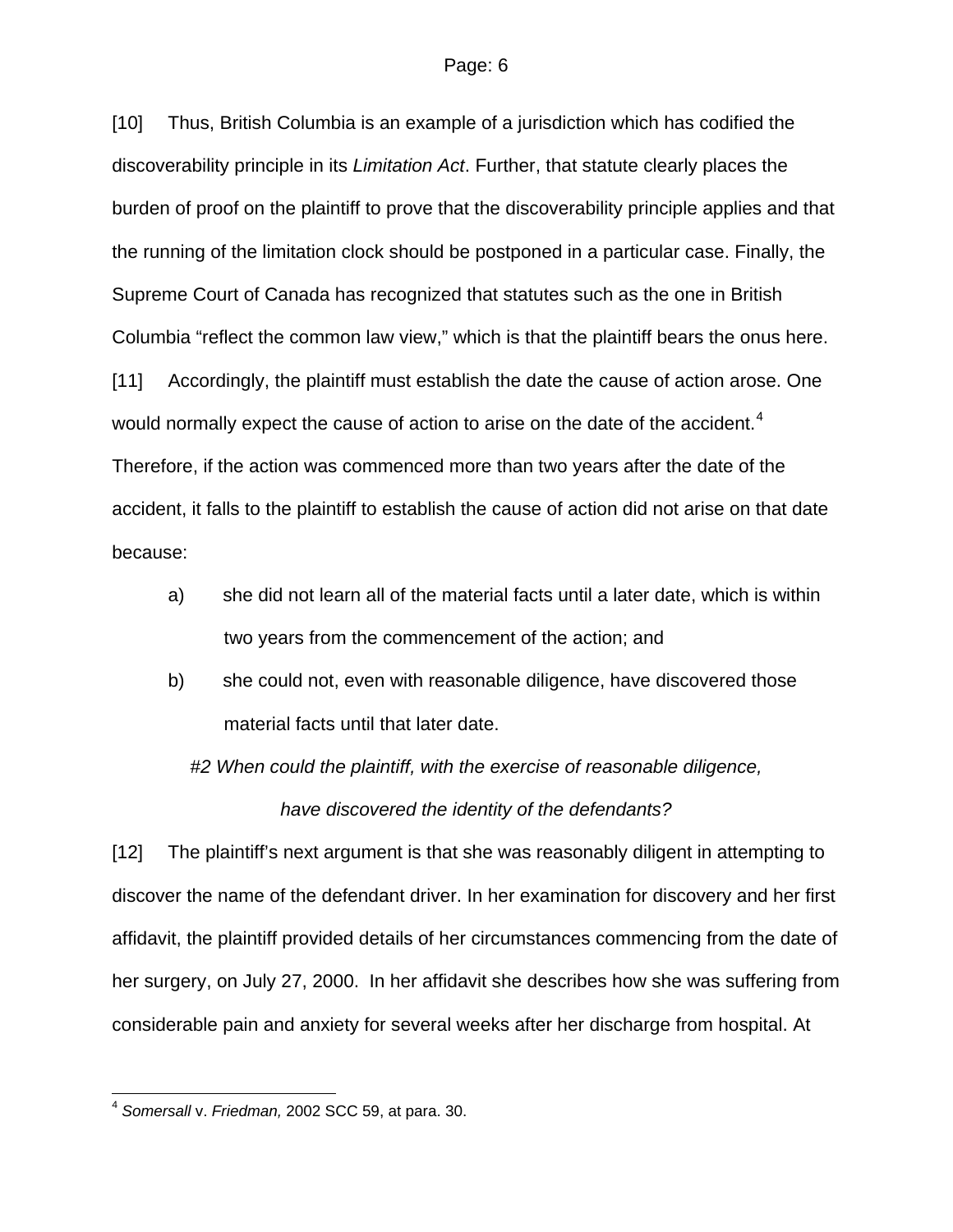her examination for discovery, after admitting she could not provide the exact date she received the police report, she said:

> "All I know is I had my surgery, and when I got home I had to, I phoned and phoned and phoned, finally they brought the report to me."

[13] However, I indicated to plaintiff's counsel that I found it strange there was a lack of sworn evidence from the plaintiff detailing her circumstances over the earlier period from the date of the accident until the date of her surgery, more than three clear days later.

[14] For example, In both her statement to the insurance adjuster and her

examination for discovery, she said that her husband was with her in the vehicle at the

time of the accident. Although she was advised by the police to remain in the vehicle,

her husband got out of the vehicle and, apparently, had some communication with the

driver of the other vehicle. Indeed, one could infer from the following discovery evidence

that the plaintiff's husband did obtain information about the identity of the other driver,

but simply didn't write it down:

- "Q Did your husband get out of the vehicle at the scene?
- A Yes, he did.
- Q Did your husband note down information concerning the name of the driver of the other vehicle"
- A Did he write it down?
- Q **Did he get the information as to who was, who had impacted the rear of the vehicle you were driving?**
- A **He didn't write it down**. I know he told everybody to stay until the police came.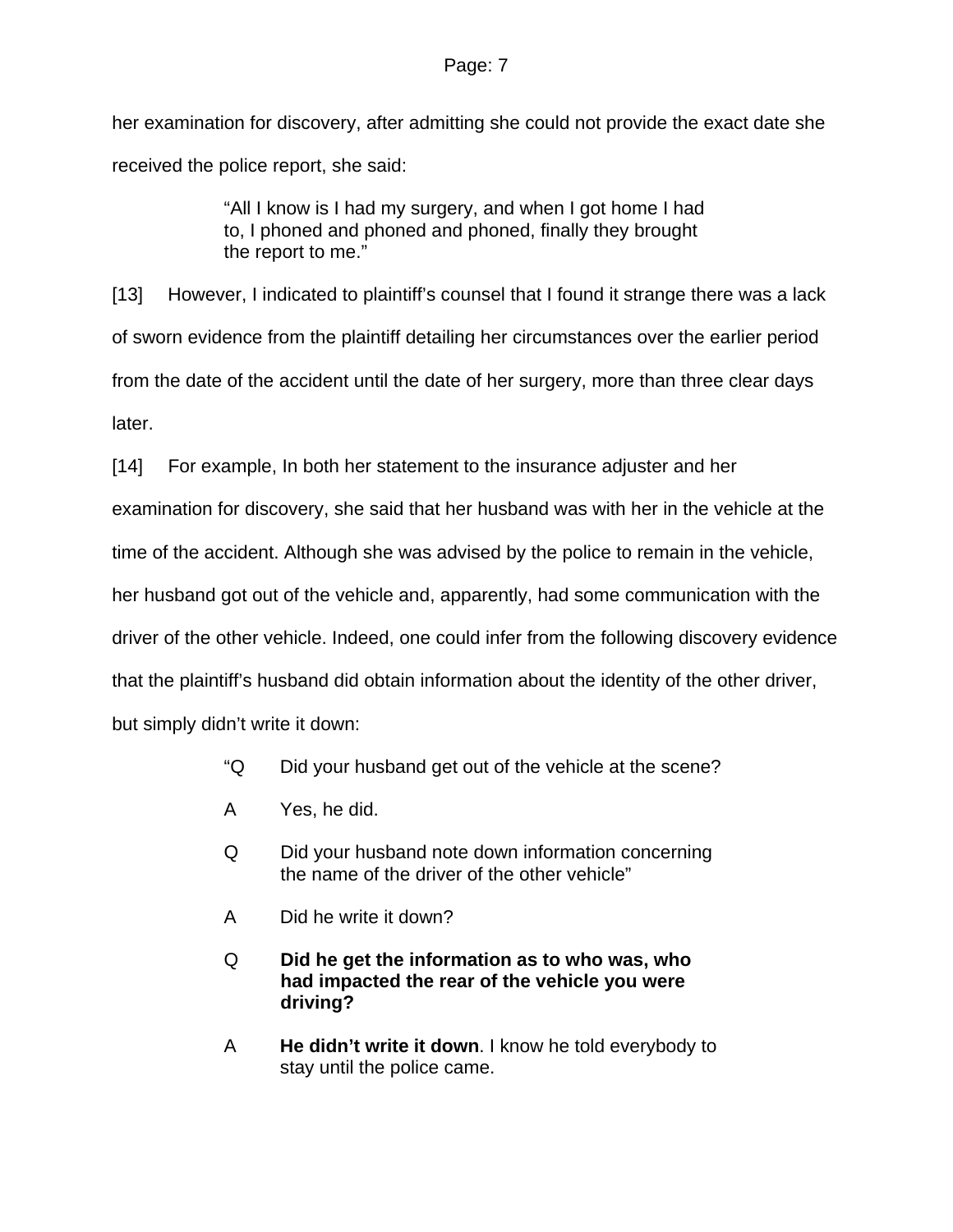- Q Okay. Did your husband know Mr. Kushniruk?
- A No.
- Q Did he take down the licence number of the vehicle?
- A I don't know.
- Q Did he take down the insurance details of the other vehicle?
- A No. Oh, I don't know. I shouldn't say no, that's wrong. I don't know."

(emphasis added)

[15] What is particularly curious about this point is that the defendants' counsel made a specific request of plaintiff's counsel to confirm whether or not the plaintiff's husband obtained any information about the driver of the other vehicle. While the plaintiff's counsel says that he responded to that request, the defendants' counsel has no record of having received such a response. As a result, there is no clear evidence before me on this summary judgment application as to what, if anything, the husband learned about the identity of the other driver.

[16] On the other hand, to the extent one can infer that the plaintiff's husband did learn of the identity of the other driver, it becomes more difficult for the plaintiff to argue that she was reasonably diligent if she made no attempt to discover that information from her husband. Unfortunately, there is no evidence from the plaintiff to clarify this point. In any event, let me be clear that I do not base my conclusion on this inference, but rather on what follows.

[17] It is apparent from the plaintiff's discovery evidence and her statement to the insurance adjuster that she had at least two conversations with the police on the day of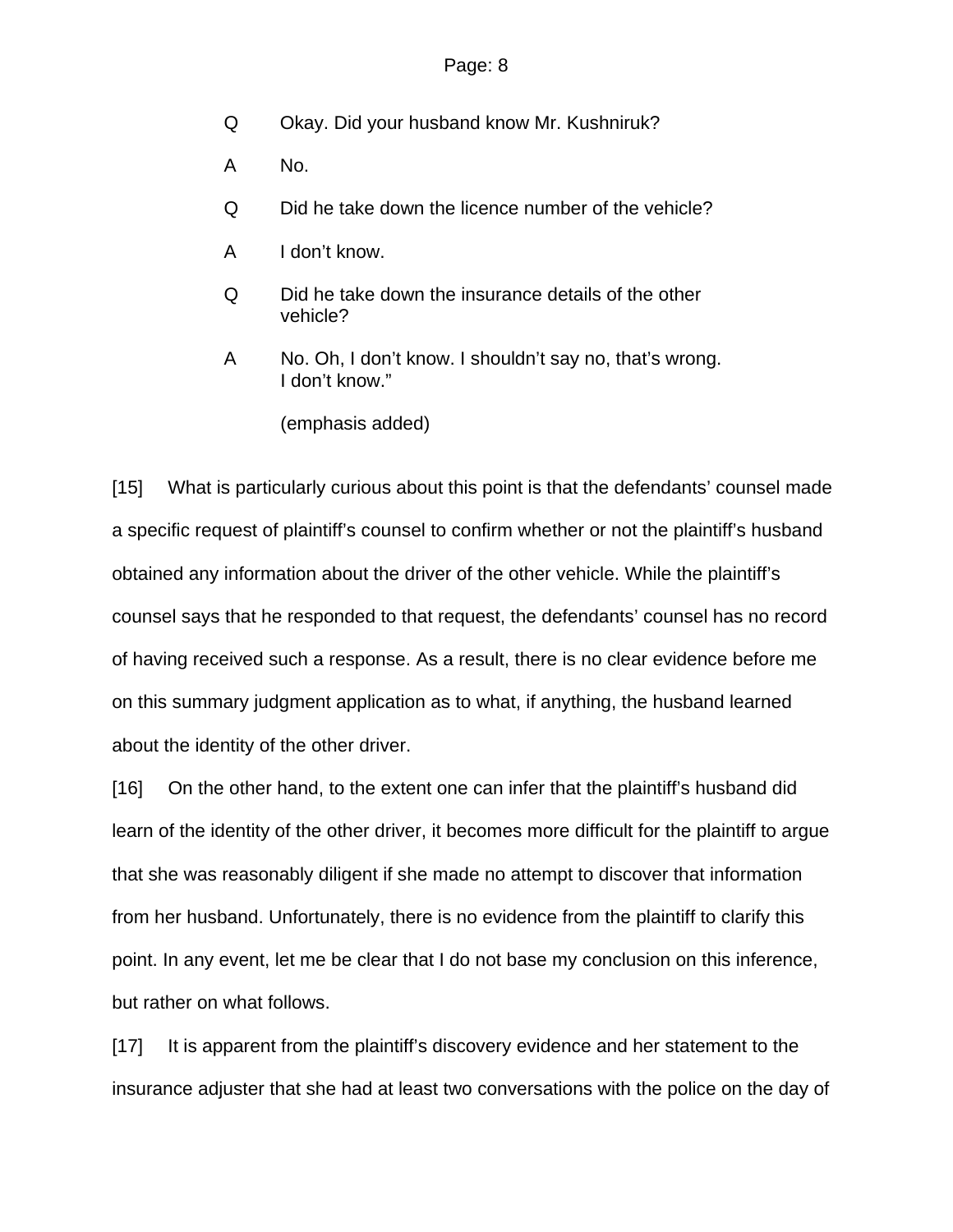the accident. The first was at the scene of the accident just prior to the arrival of the ambulance which took her to the hospital. The second was after the plaintiff was released from hospital, when she says she went to the police station to provide her statement (presumably the mandatory statement required under s. 95(1) of the *Motor Vehicles Act*, R.S.Y. 2002, c. 153).

[18] This latter reference to her attendance at the police station was not part of the plaintiff's discovery evidence, nor was it addressed in her first affidavit. It appears only in her statement to the insurance adjuster and it prompted me to ask the plaintiff's counsel about the time from the date of the accident until the date of her surgery. It seems to me that during that period of time, again more than three clear days, one would logically and naturally expect the plaintiff to be curious about the identity of the other driver. In particular, one would reasonably expect the plaintiff to have asked the police about the identity of the other driver either at the scene or at the police station later that same day. There is no evidence that the plaintiff was physically incapacitated or suffering to the extent that she was unable to ask such a question of the police on the date of the accident. On the contrary, she was well enough to attend at the detachment to provide her statement.

[19] Admittedly, in her statement to the insurance adjuster the plaintiff did say that the day after the accident, July  $24<sup>th</sup>$ , she started to have pain in her stomach and, on July  $25<sup>th</sup>$ , she went to see her family doctor who advised her she had a hernia. She then consulted with another doctor on July  $26<sup>th</sup>$  and was scheduled for surgery on July  $27<sup>th</sup>$ . While the plaintiff was undoubtedly preoccupied with her injuries over this period, she was still able to attend two medical appointments. Yet, there is no evidence from the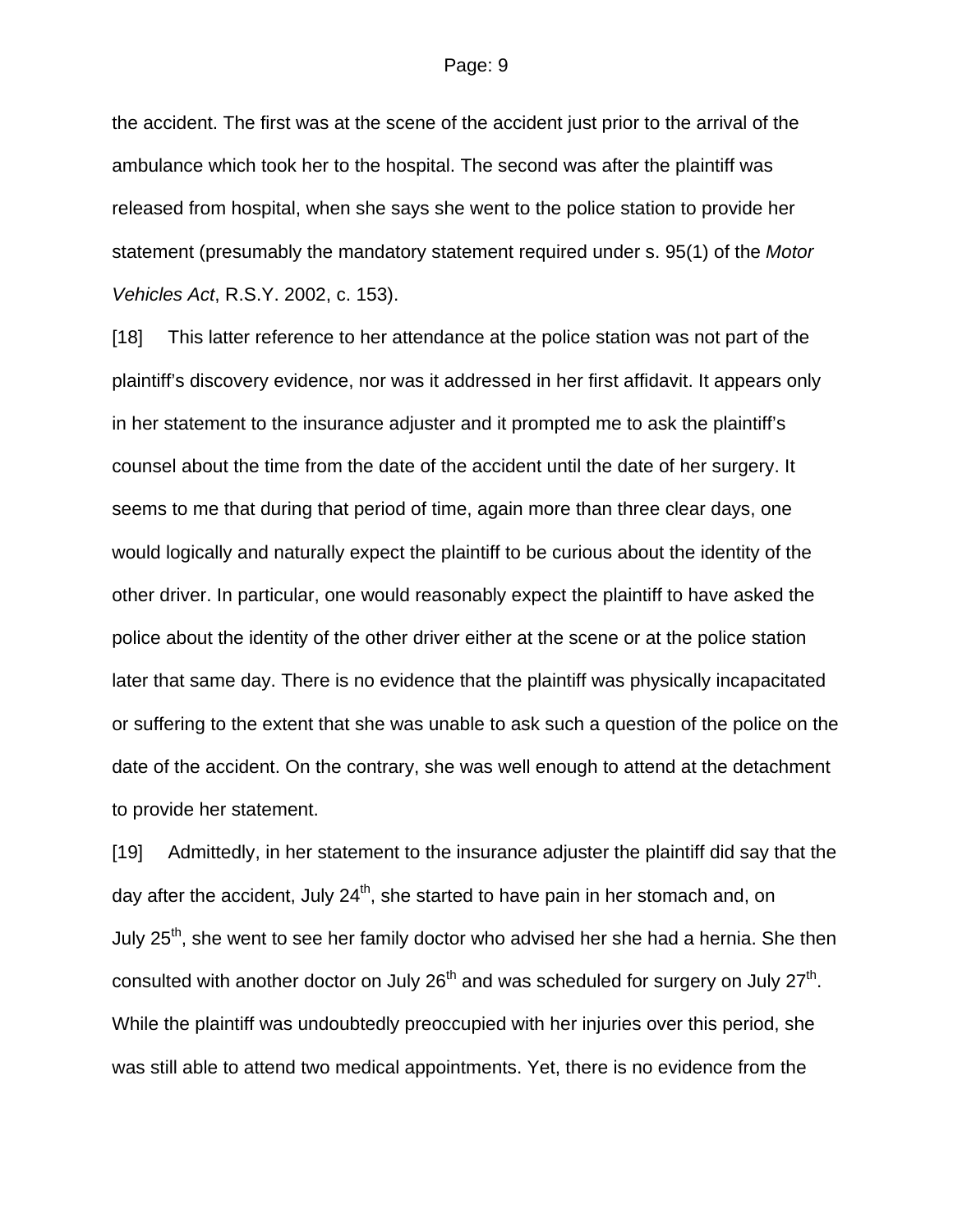plaintiff to explain whether she also made an attempt to discover the identity of the other driver over this time period, or if not, why not.

[20] In *Peixeiro*, cited above, at para. 18, Major J., delivering the judgment of the Supreme Court of Canada said:

> "It was conceded that at common law ignorance of or mistake as to the extent of damages does not delay time under a limitation period."

This comment was made in the context of the determination that the plaintiff does not need to know the exact extent of her loss for the cause of action to arise. Once she knows some damage has occurred and has identified the party responsible for that damage, the cause of action has accrued.

[21] However, the point can also be made that "ignorance" of the identity of the other

party does not delay time under a limitation period either, if that ignorance is the result

of the plaintiff's failure to investigate. As McLachlin J., as she then was, said in *Novak* v.

*Bond*, cited above, at para. 65, "There is a burden on the plaintiff to act reasonably".

Aitken J. of the Ontario Superior Court of Justice in the *Carleton Condominium* case,

cited above, reflected that principle at para. 211:

"The plaintiff is required to act with due diligence in acquiring facts in order to be fully appraised of the material facts upon which a negligence claim can be based."

In my view, this duty also applies to the plaintiff's obligation to ascertain the name of the alleged tortfeasor.

[22] Thus, I am satisfied that the plaintiff could have, by exercising reasonable diligence, learned the identity of the other driver, and ultimately, the identity of the owner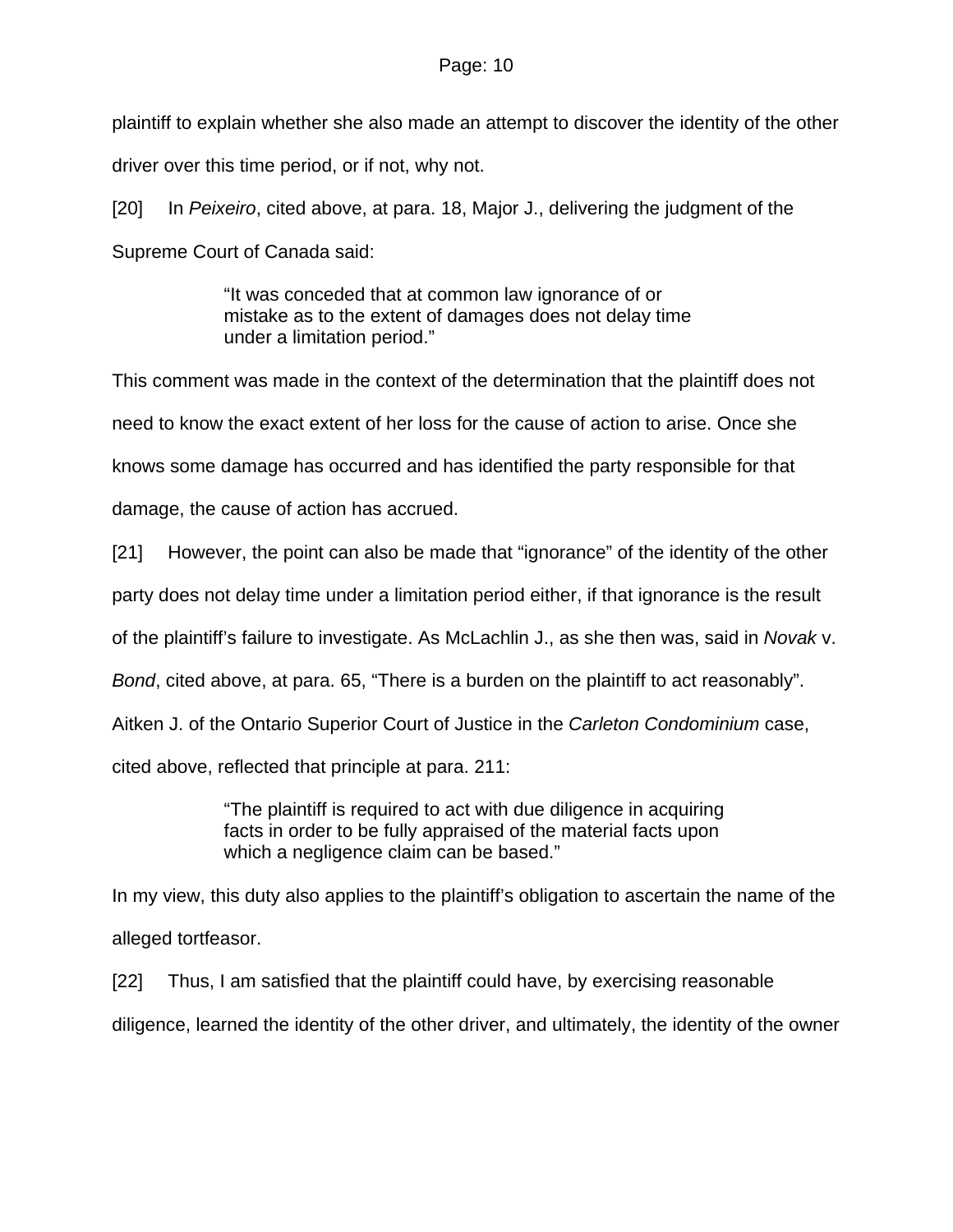of the other vehicle (the defendants), either on the day of the accident, or at some point prior to the surgery on July  $27<sup>th</sup>$ .

*#3 When did the plaintiff actually learn the identity of the defendants?*  [23] A significant part of the argument between counsel was whether the plaintiff had actual notice of the identity of the other driver more than two years before the action was commenced on August 6, 2002. The plaintiff's counsel argued that his client's answer in her discovery - that she did not receive the police report for "a week to ten days approximately" after her surgery - allows for the possibility that she may not have received that report until on or after August 7, 2000. That would mean the cause of action arose within two years of the commencement of the action, and the limitation defence would fail. The defendants' counsel stressed that the plaintiff's answer in her discovery on this point must be interpreted to mean a week to ten days after the date of her surgery, and not the date of her release from hospital. However, the point is moot, as I have found that the plaintiff could have, by exercising reasonable diligence, discovered the identity of the other driver prior to her surgery on July  $27<sup>th</sup>$ .

### *#4 Is the plaintiff's claim barred by the limitation period?*

[24] In the alternative, plaintiff's counsel argued that even if the discoverability principle operates against the plaintiff, a "contextual view" of her circumstances dictates that her action should not be statute barred. The plaintiff's counsel stressed the injuries suffered by the plaintiff and said that even if she had known all the material facts prior to August 6, 2000, she was still recovering from her injuries on that date. Presumably, this is put forward as an explanation for why the plaintiff did not commence her action sooner. In any event, the plaintiff's counsel says that the "dates in question are so close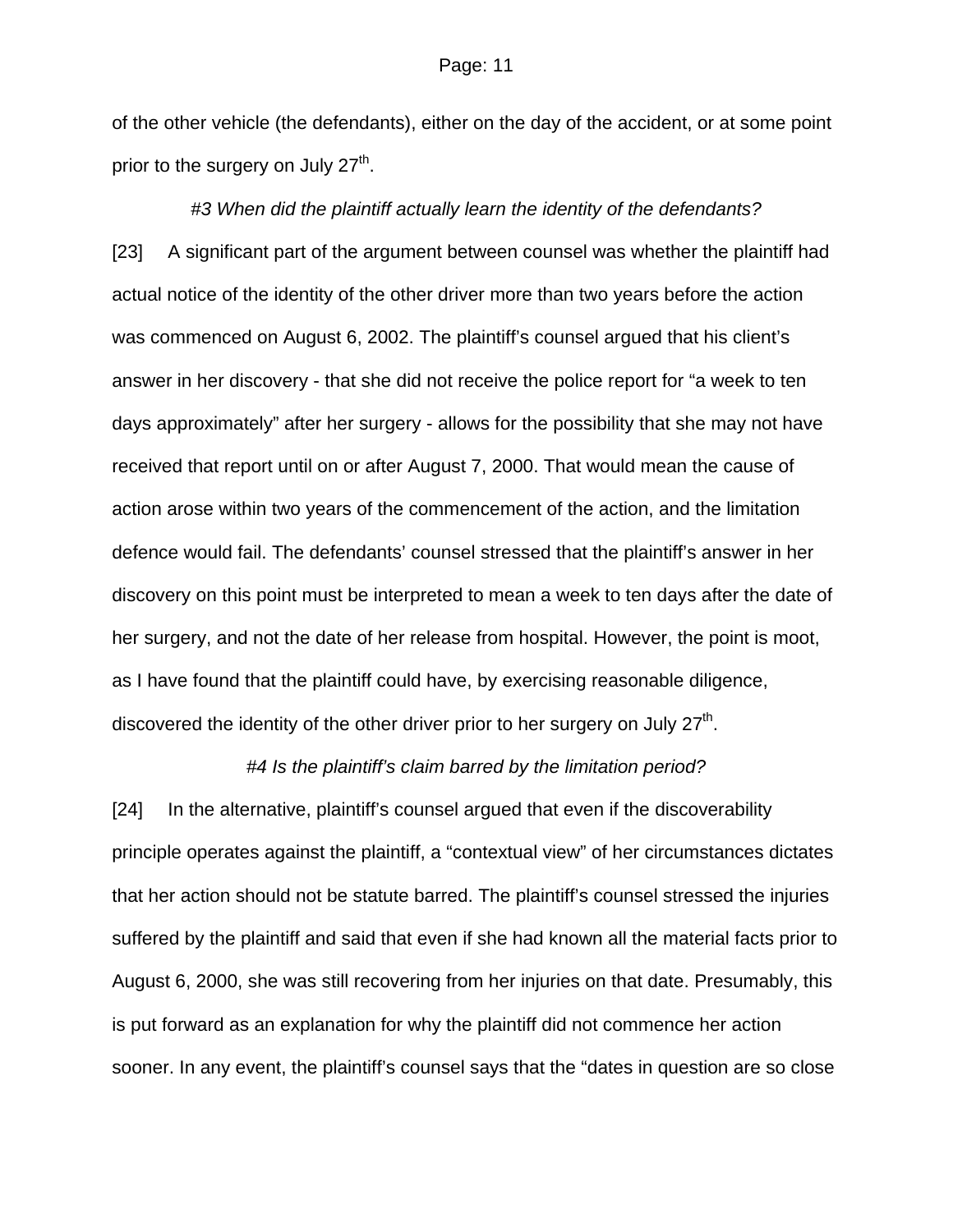as to be in the *de minimis* range". I presume he is referring to the short period of time between the date of the accident on July  $23<sup>rd</sup>$  and August  $6<sup>th</sup>$ , 2000, when the two-year period prior to the filing of the writ of summons commenced.

[25] The reference to the need to take a more contextual view of the parties' circumstances comes from the comments of McLachlin J., as she then was, in *Novak* v. *Bond*, cited above, at para. 65. There, she was referring to the fact that many legislatures have moved to modernize their limitations statutes and that as part of that process, attention has been given to ensuring that the statutes address more consistently the plaintiff's interests and not just those of the defendant. In that context she said the following:

> "… Arbitrary limitation dates have been discouraged in favour of a more contextual view of the parties' actual circumstances. To take just one example, it has been wellrecognized that it is unfair for the limitation period to begin running until the plaintiff could reasonably have discovered that he or she had a cause of action … Even on this new approach, however, limitation periods are not postponed on the plaintiff's whim. There is a burden on the plaintiff to act reasonably."

[26] In my view, this comment about taking "a more contextual view" was clearly referring to the new legislation across the country dealing with limitations. It was not a statement of the common law. Some of these statutes, for example the British Columbia *Limitations Act* previously noted, have indeed codified the discoverability rule. However, there are also provisions within these various statutes which take into account other particular circumstances of the case, for example, "the duration of any disability of the plaintiff arising after the date of the accrual of the cause of action": Nova Scotia *Limitation of Actions Act*, R.S.N.S., c. 258, s. 3(4)(e), as discussed in *Smith* v. *Clayton*,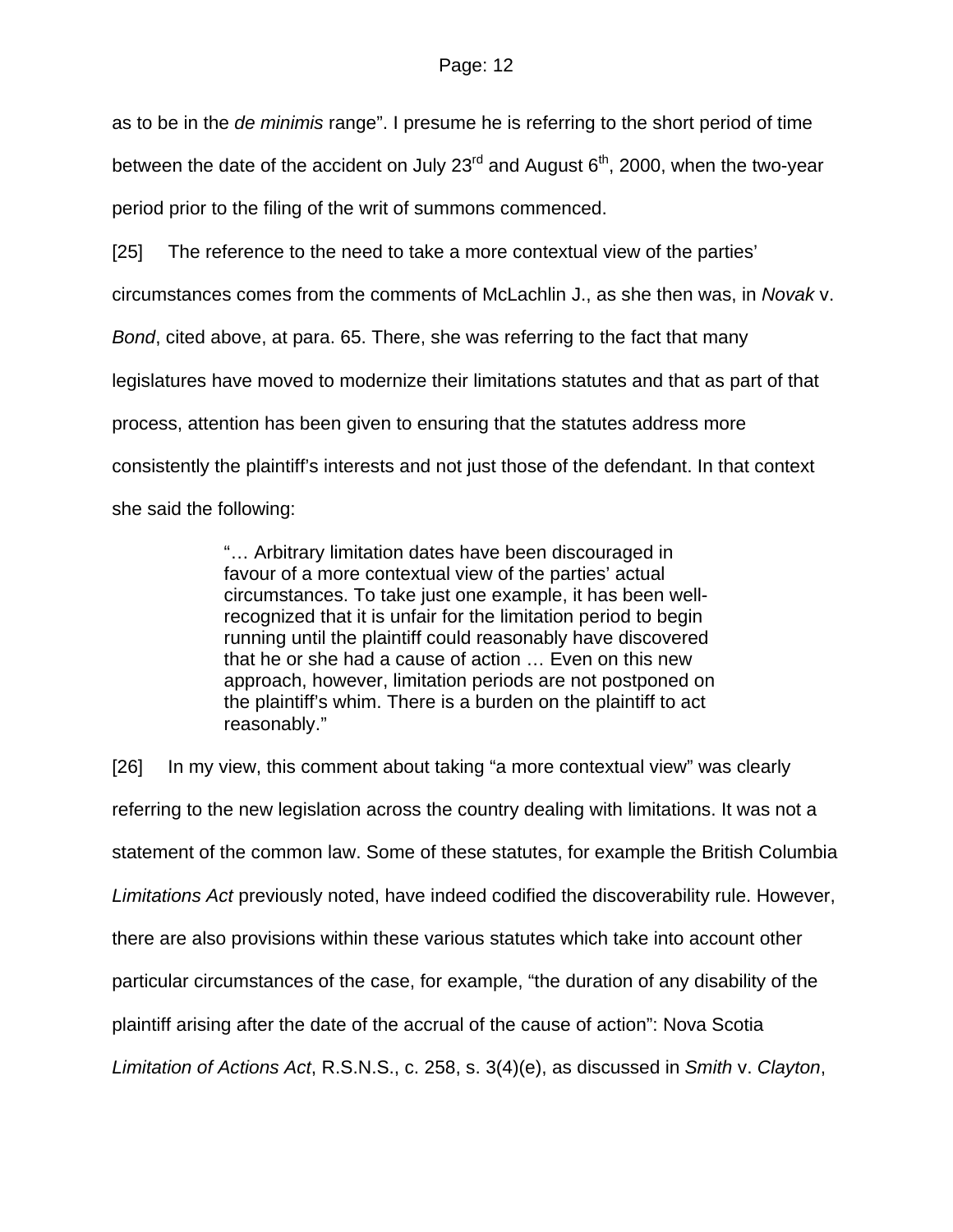[1994] N.S.J. No. 328, at para. 12. It is those types of other circumstances, together with the principle of discoverability, which I believe McLachlin J., as she then was, was referring to in talking about the legislatures taking a more contextual view.

[27] Unfortunately for the plaintiff, the Yukon *Limitation of Actions Act* is not among the modernized limitation statutes which McLachlin J., as she then was, was referring to in *Novak*. Certainly, the Yukon legislation does not contain any provisions respecting the circumstances of the parties such as those in British Columbia or Nova Scotia. Therefore, at common law, I can do no more than apply the discovery principle as an "interpretive tool" for construing the *Act*: *Ryan* v. *Moore*, cited above, at para. 23. I do not have jurisdiction to take into account various other particular circumstances of the parties, in particular those of the plaintiff, at whim, but only as they relate to the principle of reasonable discoverability.

[28] In any event, the circumstances which the plaintiff's counsel says are pertinent are her injuries and her recovery from surgery and these are the same circumstances which I have already discussed in applying the discoverability principle. Therefore, I fail to follow the argument of the plaintiff's counsel that even if I decide the discoverability principle operates against his client, that a contextual view of her circumstances, (i.e. her injuries) would dictate that her action should not be statute barred.

[29] Finally, I wish to address the *"de minimis*" argument. Once again, I disagree with the plaintiff's counsel on this point. As I understood him, when a plaintiff has missed the limitation period by only a few days, as opposed to a few weeks, months or years, there is less prejudice to the defendants, and therefore I ought to take a more lenient view.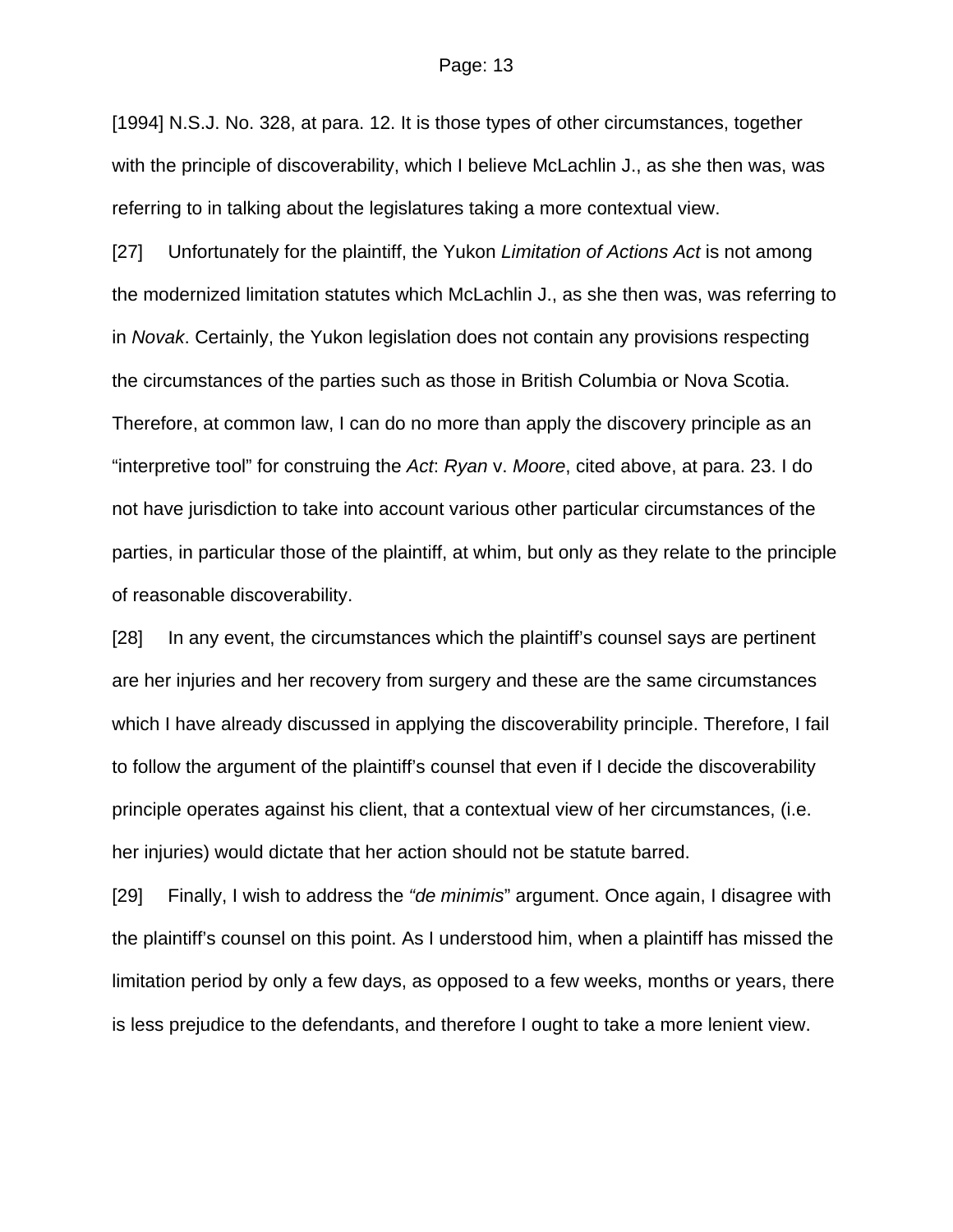Unfortunately, there is no case authority to support that proposition and it is simply not a valid consideration in law.

[30] McLachlin J., as she then was, in *Novak*, cited above, said, at para. 64, that limitations statutes in this country have been held to rest on "certainty, evidentiary and diligence rationales". "Certainty" refers to the right of potential defendants to be secure in their reasonable expectation that they will not be held to account for ancient obligations. The "evidentiary" rationale concerns the desire to prevent claims based on stale evidence. Under the "diligence" rationale, plaintiffs are expected to act in a timely fashion and not "sleep on their rights". While the discoverability rule obviously incorporates the diligence rationale, McLachlin J., as she then was, said at para. 70 that:

> "Certainty and diligence, however, remain important goals. The running of time cannot be postponed indefinitely … Only upon the expiration of the relevant ultimate limitation period can the potential defendant truly be assured that no plaintiff may bring an action against him or her. At that time, any cause of action that was once available to the plaintiff is extinguished. ..."

[31] Thus, one of the objectives of limitation periods is that they are definitive of the rights of the parties. In order to be definitive one has to have a fixed and certain date to decide if the limitation period has been missed. It does not matter if, having applied the discoverability rule, the date has only been missed by one day – if it has been missed, the plaintiff is out of luck. Under the Yukon *Limitation of Actions Act*, there is no other reason (except perhaps an agreement between the parties) to extend a limitation period. Certainly, the plaintiff has provided no case authority to suggest otherwise.